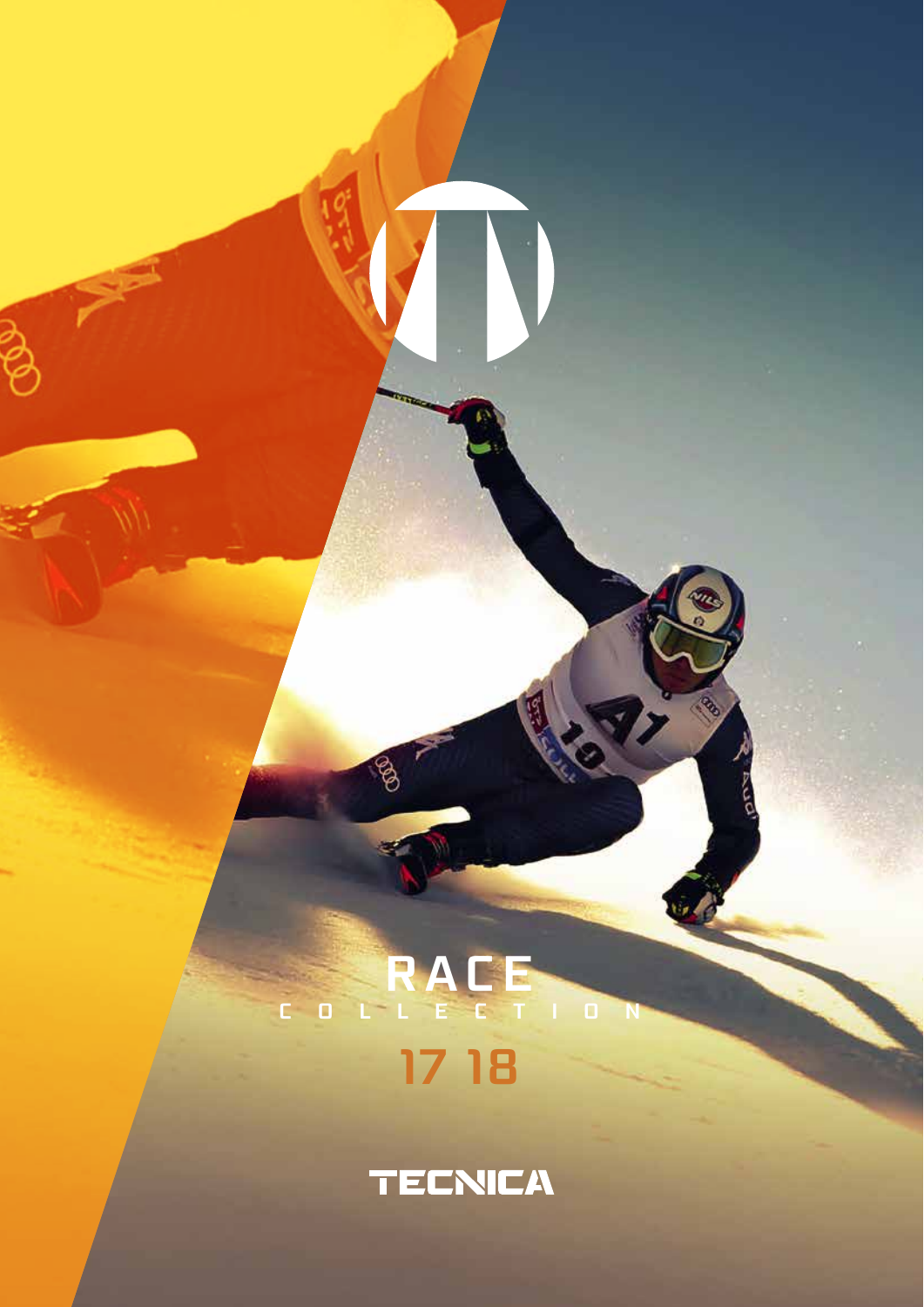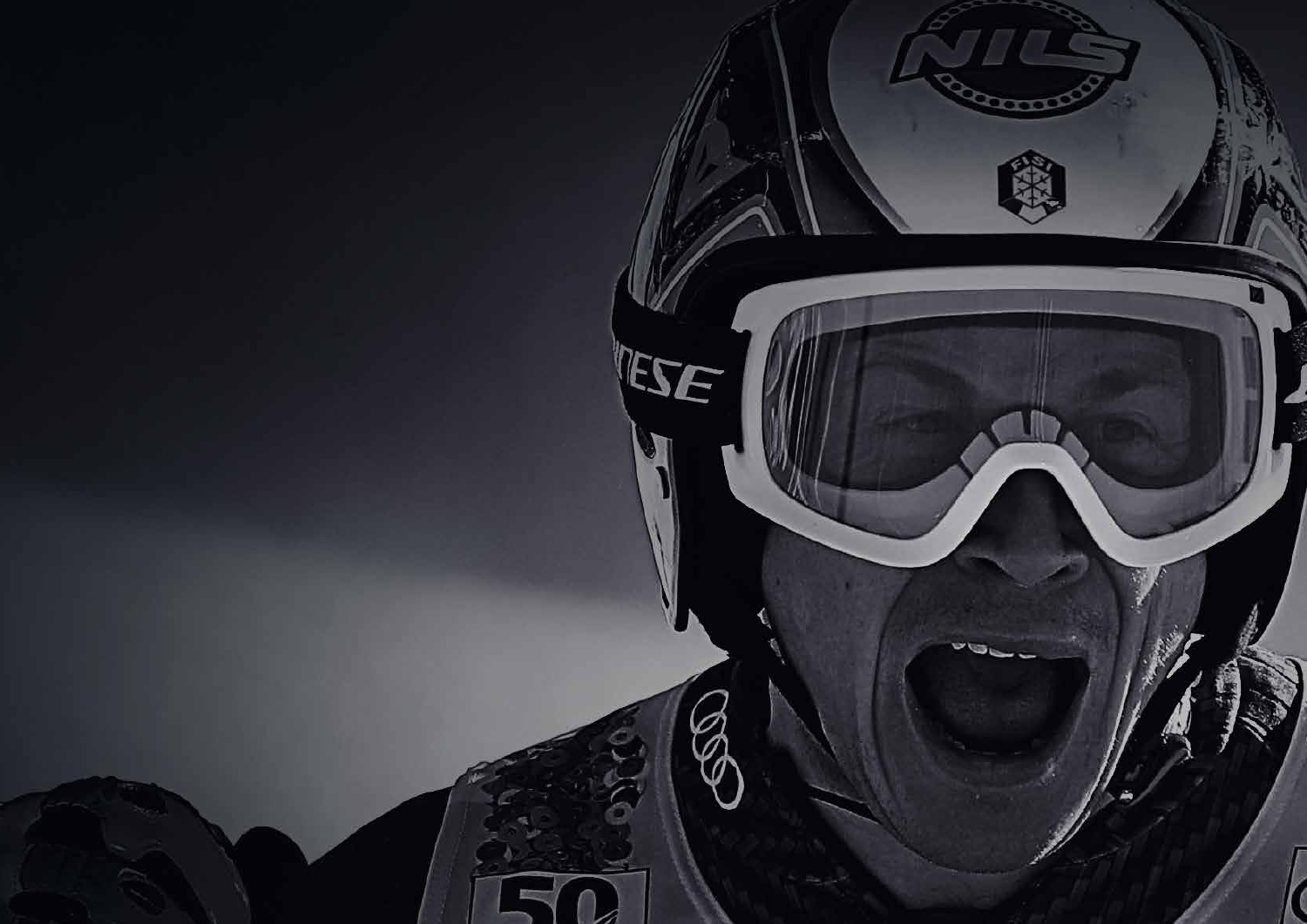

70



60



### R PRO 70 Cod: 30129200 100

R PRO 60 Cod: 30129300 100

Size: 180-275

Size: 180-275

### R9.3 130 Cod: 10169100 100

Cod: 10169200 100

Size: 3-10

Size: 3-10

# R9.3 110

R9.3 150 Cod: 10169000 100

Size: 3-10

FLEX











VOLUME ELV 93







93





**Shell:** Polyolefine Cuff: Polyolefine Footprint: ISO 5355 Chidren norm: 180-215 Adult norm: 220-275

TECHNOLOGIES



 $\frac{1}{\text{Im}\tau} \frac{1}{\text{Re}\sigma}$ 



### MACH1 R 110 LV Cod: 10177100 100

**Shell: Polyether** Cuff: Polyether Footprint: WC (grinding before use) Liner: WC with laces

Size: 3-10½

Size: 3-8½

### MACH1 R 90

### MACH1 R 130 LV Cod: 10177000 100

### Size: 3-10½

Shell: Polyester Cuff: Polyolefine Footprint: ISO 5355 Chidren norm: 180-215 Adult norm: 220-275 Liner: JUNIOR PRO

## 130 Buckles: 4 micro race WC Spoiler: Velcro Spoiler Powerstrap: 50mm power

Buckles: 4 micro alu Velcro: 30 mm strap Spoiler: Velcro spoiler Canting: Double

Liner: JUNIOR PRO Buckles: 4 micro plastic with ring Velcro: 25mm strap

Buckles: 4 micro race WC

screwed

Spoiler: Velcro Spoiler Powerstrap: 50mm power

strap

Canting: Double oversize canting screwed

Cuff: Polyether Footprint: WC (grinding before use) Liner: WC with laces

screwed

strap

Canting: Double canting

screwed

### FLEX LAST VOLUME Cod: 10169300 100 90 98 Buckles: 4 micro alu with Lift Lock Powerstrap: 35 mm strap TECHNOLOGIES with plate Spoiler: Velcro spoiler  $\frac{1}{\sqrt{1-\frac{1}{2}}\sqrt{1-\frac{1}{2}}\sqrt{1-\frac{1}{2}}\sqrt{1-\frac{1}{2}}\sqrt{1-\frac{1}{2}}\sqrt{1-\frac{1}{2}}\sqrt{1-\frac{1}{2}}\sqrt{1-\frac{1}{2}}\sqrt{1-\frac{1}{2}}\sqrt{1-\frac{1}{2}}\sqrt{1-\frac{1}{2}}\sqrt{1-\frac{1}{2}}\sqrt{1-\frac{1}{2}}\sqrt{1-\frac{1}{2}}\sqrt{1-\frac{1}{2}}\sqrt{1-\frac{1}{2}}\sqrt{1-\frac{1}{2}}\sqrt{1-\frac{1}{2}}\sqrt{1-\frac{1}{2}}\sqrt{1-\frac$ Canting: Double oversize canting screwed

Shell: Polyether **Cuff: Polyether** Footprint: WC (grinding before use) Liner: WC with laces



Buckles: 4 micro race WC

screwed

Spoiler: Velcro Spoiler

strap



screwed

C.A.S.: Liner & shell Shell: Polyether (quick instep) Cuff: Polyether Footprint: ISO 5355 bi-material Liner: C.A.S. ULTRAFIT PRO RACE C.A.S. Footbed

Buckles: 4 micro ALU screwed, Lift Lock Spoiler: Velcro Spoiler Powerstrap: 45mm Full Contact Strap Canting: Double oversize canting screwed

C.A.S.: Liner & shell Shell: Polyester (quick instep) Cuff: Polyolefine Footprint: ISO 5355 bi-material Liner: C.A.S. ULTRAFIT PRO RACE



**Shell: Polyether** 

Buckles: 4 micro ALU screwed, Lift Lock Powerstrap: 35mm power strap Canting: Double oversize canting screwed

C.A.S.: Shell Shell: PU Cuff: PU JUNIOR cuff Footprint: ISO 5355 Adult norm Liner: ULTRAFIT NFS liner with Laces in the box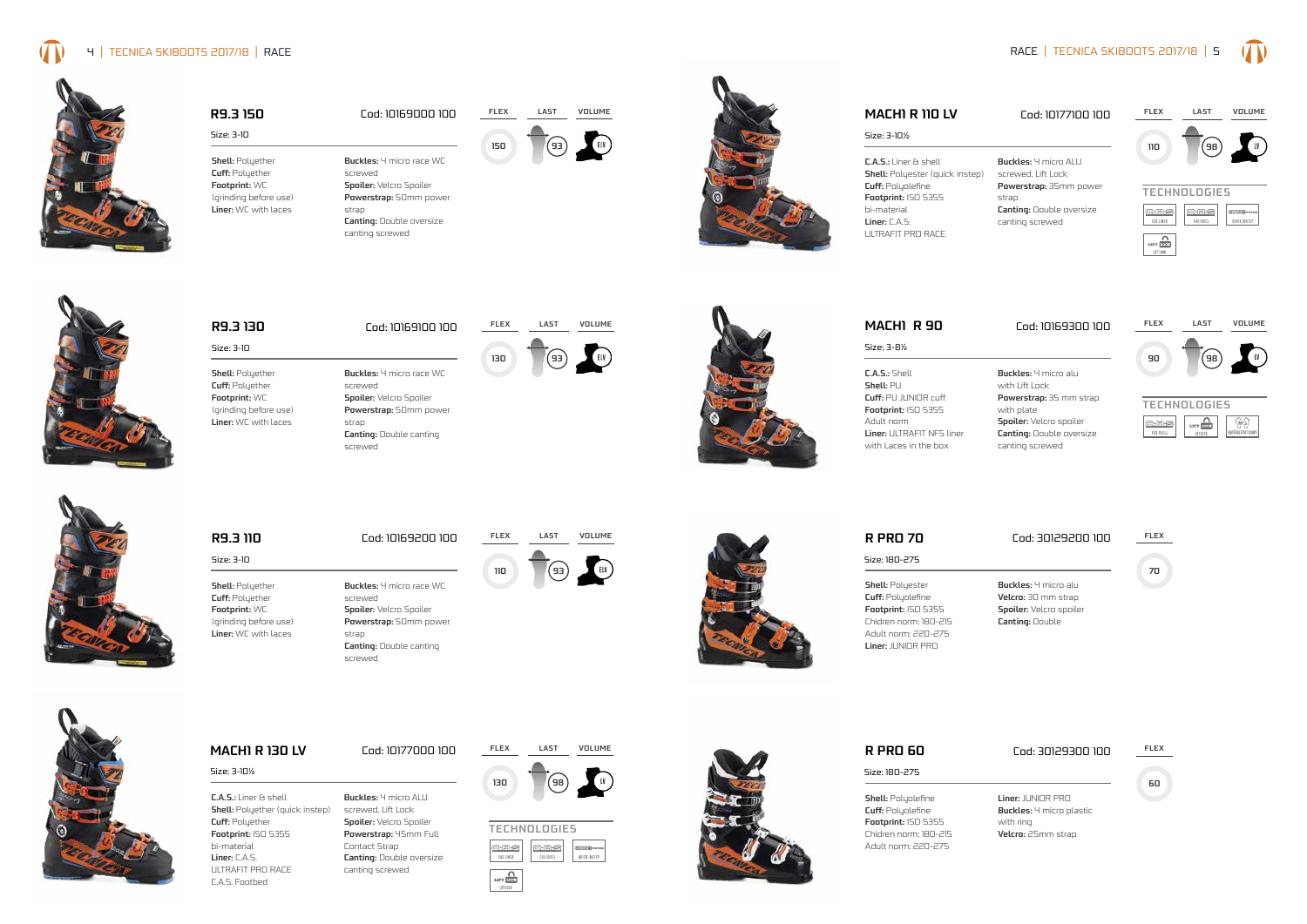

## RACING BACKPACK 85 RACING BACKPACK 55 Cod: 42237101 956 Cod: 42237301 956

Capacity: 85 Lt Color: black/orange

Capacity: 55 Lt Color: black/orange

ECNICA

# R9.3 SPARE PARTS



### SOLE LENGTH (mm)

|                  |                  | DEE                 |
|------------------|------------------|---------------------|
|                  | $13\frac{1}{2}$  | 325                 |
|                  | $\mathbb{E}$     | Be                  |
|                  | $12\%$           | 315                 |
|                  | n<br>G           | ald                 |
|                  | $11\frac{1}{2}$  |                     |
|                  | $=$              | 300 305             |
|                  | $10\%$           | 85                  |
|                  | $\overline{a}$   | 290                 |
|                  | $\frac{1}{2}$    | 285                 |
|                  | m                | 280                 |
|                  | $B\frac{V_e}{R}$ | 5/5                 |
|                  | $\infty$         | <b>P70</b>          |
|                  | $7\frac{1}{2}$   | 292                 |
|                  |                  | 260                 |
|                  | $6 \t 6\%$       | 235 240 245 250 255 |
|                  |                  |                     |
|                  | $5\frac{1}{2}$   |                     |
| SOLE LENGHT (mm) | un               |                     |
|                  | 宁<br>宁           |                     |
|                  | F                | 20                  |
|                  | $\frac{3}{2}$    | 25                  |
|                  | m                | <b>220</b>          |
|                  | $2\frac{v}{c}$   | 25                  |
|                  | ru               | 忌                   |
|                  |                  | 205                 |
|                  |                  | 200                 |
|                  |                  | 95                  |
|                  |                  | 90                  |
|                  |                  | 185                 |
|                  |                  | 180                 |
|                  |                  | 175                 |
|                  |                  | $\overline{170}$    |
|                  |                  | 165                 |
|                  |                  | 160                 |
|                  |                  | 155                 |
|                  |                  | 150                 |
|                  |                  | PHL                 |
|                  |                  | 문                   |
|                  | ¥                | ξ                   |
|                  |                  |                     |
|                  |                  |                     |
| <b>FIELD</b>     |                  |                     |
|                  |                  |                     |
|                  |                  |                     |
|                  |                  |                     |

5MM LIFTER SOLE Cod: 40396000001 3MM LIFTER SOLE R 9.3 WEDGE **FOOTBED** Cod: 40377900001



| $\leq$<br>m<br>8.3 | $\leq$<br>MACHILV/<br>MACHILV W | $\frac{p}{\Sigma}$<br>MACHI MV /<br>MACH I MV W | 물<br><b>COCHISE / ZERO G</b> | $\overline{\Xi}$<br>TEN.2/TEN.2 W | $\frac{p}{\Sigma}$<br>MEGA / ESPRIT | 물<br>R PRO / JT4<br>COCHISE JR | $\overline{\Xi}$<br>ξ   | 물<br>EL               | 물<br>Ë            | (A=ADULT / C=CHILDREN)<br><b>SOLE</b> |
|--------------------|---------------------------------|-------------------------------------------------|------------------------------|-----------------------------------|-------------------------------------|--------------------------------|-------------------------|-----------------------|-------------------|---------------------------------------|
|                    |                                 |                                                 |                              |                                   |                                     |                                | 95<br>95<br>면<br>미<br>Ë |                       |                   |                                       |
|                    |                                 |                                                 |                              |                                   |                                     |                                | 2E<br>2Iz<br>김도         | n<br>Fi<br>2ľ5<br>515 |                   |                                       |
|                    |                                 |                                                 |                              |                                   |                                     | 238<br>238                     | 品<br>品<br>2E            | 55<br>562<br>n<br>Fi  |                   | Ū                                     |
|                    |                                 |                                                 |                              |                                   |                                     | 238<br>m<br>ñ                  | 品<br>235                | 25<br>찞               |                   |                                       |
|                    |                                 |                                                 |                              |                                   |                                     | 259<br>문법<br>뮌                 |                         | 255<br>255<br>55      | 255<br>255<br>255 |                                       |
| 295                | <b>P20</b>                      | 265                                             | 275                          |                                   |                                     | 268<br>859                     |                         | 575<br>255            | 575<br>255        |                                       |
| 5/2                | 280<br><b>DZ2</b>               | 5/2<br>265                                      | 575<br>525                   |                                   | 5/2                                 | <b>278</b><br>268              |                         | 575<br>575            | 5/2<br>275        |                                       |
| 285                | 290<br>280                      | 285<br>5/2                                      | 285<br>5/5                   | 285                               | 285<br>5/2                          | 288<br>278                     |                         | 5/5                   | 290<br>5/5        |                                       |
| 品                  | 282<br>290                      | 295<br>285                                      | 285<br>285                   | 296<br>286                        | 282<br>285                          | 298<br>288                     |                         |                       | 290<br>290        |                                       |
| 305                | 305<br>262                      | 305<br>282                                      | 905<br>95                    | 306<br>296                        | 305<br>282                          | ade<br>298                     |                         |                       | 305<br>305        |                                       |
| ЯĘ                 | Яĥ<br>305                       | ЯŚ<br>305                                       | m<br>M<br>5DE                | ЭlE<br>90E                        | ЯŚ<br>吕                             | 322<br>ade                     |                         |                       | <b>ang</b>        | $\blacktriangleleft$                  |
|                    | 15<br>M                         | ЯË                                              | m<br>M                       | ЯE                                | ЯŚ                                  | 멅                              |                         |                       |                   |                                       |
| 멻                  | 35g<br>52E                      | 35<br>35E                                       | 35 B<br>25 E                 | 品<br>326                          | 35g<br>品                            |                                |                         |                       |                   |                                       |
| 335                | DEE<br>品                        | 品<br><b>HEE</b>                                 | 335<br>品                     | 品<br>336                          | 品<br><b>HEE</b>                     |                                |                         |                       |                   |                                       |
|                    |                                 | 350<br>350                                      | 350<br>350                   | 555<br>555                        | <b>DSE</b><br>350                   |                                |                         |                       |                   |                                       |
|                    |                                 | 350                                             | 350                          | 멻                                 | 369<br>350                          |                                |                         |                       |                   |                                       |
|                    |                                 |                                                 |                              |                                   | 369                                 |                                |                         |                       |                   |                                       |
|                    |                                 |                                                 |                              |                                   | 品<br>369                            |                                |                         |                       |                   |                                       |

MARKER RACING TUNING KIT Cod: 83924H00001



Cod: 40375C006D4



BUCKLES

Cod: 40375A00643



STRAP Cod: 40375E00001



**CATCHES** 

R9.3 LINER Cod: 4011C00100

| 긆                | š                                                                              | USA<br>Scale                                                                        | W.Scale<br>USA | Mondo<br>Point                                      |
|------------------|--------------------------------------------------------------------------------|-------------------------------------------------------------------------------------|----------------|-----------------------------------------------------|
| న ≌              | N                                                                              | 8                                                                                   |                |                                                     |
| ಸೆ ನಿ            | 乙促                                                                             | ∞ ≌                                                                                 |                |                                                     |
| 83 జ             | ထ                                                                              | თ                                                                                   |                | 145 150 155 160 165 170 170 175 180 185 190 195 200 |
| 8                | ∞ ≌                                                                            | ത≌                                                                                  |                |                                                     |
| <b>୫</b> ଅ       | თ                                                                              | ă                                                                                   |                |                                                     |
| ភ្គ<br>ខ         | ത ≌                                                                            | $\frac{10}{16}$                                                                     |                |                                                     |
| 8                | $\begin{array}{c c c c c c} \hline 10 & 10 & 11 \ \hline 12 & & & \end{array}$ | $\frac{1}{2}$<br>$\overline{1}$                                                     |                |                                                     |
| 8 ≊              |                                                                                | $\frac{1}{2}$                                                                       |                |                                                     |
| ಔ ಜಿ<br>⊗ ಇ      |                                                                                | <u>으 일</u>                                                                          |                |                                                     |
| <u>ಇ ಇ</u>       | $\frac{1}{2}$<br>$\frac{1}{2}$                                                 | $\frac{13}{2}$                                                                      |                |                                                     |
| 55               | <u>(2</u> 일                                                                    | 13 ≌                                                                                |                |                                                     |
| స్ ని            | బ్                                                                             | T                                                                                   |                |                                                     |
| 8\$ ຂ            | 12<br>12                                                                       | - ≌                                                                                 |                |                                                     |
| 8                |                                                                                | N                                                                                   |                | 200 205                                             |
| ន ឌ              | $\frac{1}{1}$                                                                  | ດ≀ ≌                                                                                |                | $rac{1}{20}$                                        |
| ≵ ຮ              | N                                                                              | S                                                                                   |                |                                                     |
| 8                | ດ≀ ≌                                                                           | ო≌                                                                                  |                | 210 215                                             |
| 8న ఇ             | S                                                                              | 4                                                                                   | 5              | ষ্ণ                                                 |
| 8                | ო ≌                                                                            | + ≌                                                                                 | ທ≌             | 25                                                  |
| శి శి            | 4                                                                              | 5                                                                                   | 6              | $\overline{230}$                                    |
| 97<br>1⊗         | 4 ≌                                                                            | ທ≌                                                                                  | ల ≌            | 235                                                 |
| 8                | 5                                                                              | 6                                                                                   | Ņ              | 240                                                 |
| జి ఇ             | မာ ဇ္                                                                          | ల ≌                                                                                 | てる             | 245                                                 |
| 8 క              | 6                                                                              | Z                                                                                   | 8              | 250                                                 |
| ੩                | ຜ ≌                                                                            | てい                                                                                  | ∞ ≌            | 255                                                 |
| ទ ឌ              | r,                                                                             | စ                                                                                   | თ              | 260                                                 |
| 47 թ             | てい                                                                             | ∞ ≌                                                                                 | ത ≌            | 265                                                 |
| 42               | ထ                                                                              | თ                                                                                   | $\tilde{a}$    | 270 275                                             |
| ਨੈਂ ਫ਼           | ∞ ≌                                                                            | ത≌                                                                                  | $rac{6}{5}$    |                                                     |
| \$ ਫ਼            | თ                                                                              | ă                                                                                   | F              | 280                                                 |
| \$               | თ≌                                                                             | e ≊                                                                                 | 는 <sub>은</sub> | 285                                                 |
| $4 \overline{5}$ | ă                                                                              | F                                                                                   |                | 290 295                                             |
| 45               | <b>[2</b>                                                                      |                                                                                     |                |                                                     |
| 48               | F                                                                              | $\begin{array}{c c c c} \hline 11 & 12 & 12 \\ \hline 12 & 12 & \hline \end{array}$ |                | 300                                                 |
| க் ≌             | $\frac{11}{12}$ 12                                                             |                                                                                     |                | 305                                                 |
| 47               |                                                                                | $\frac{13}{2}$                                                                      |                | 310 315                                             |
| 48               | <u> 인</u>                                                                      | ts<br>ts                                                                            |                |                                                     |
| \$ ඝ             | 13 ≌<br>ద                                                                      | $\frac{1}{4}$<br>4                                                                  |                | 320 325                                             |
| 8<br>අ ≊         | $\frac{4}{1}$                                                                  | $\frac{15}{2}$                                                                      |                | 8                                                   |
|                  |                                                                                |                                                                                     |                |                                                     |

Cod: 40395A00001

Cod: 40375200001